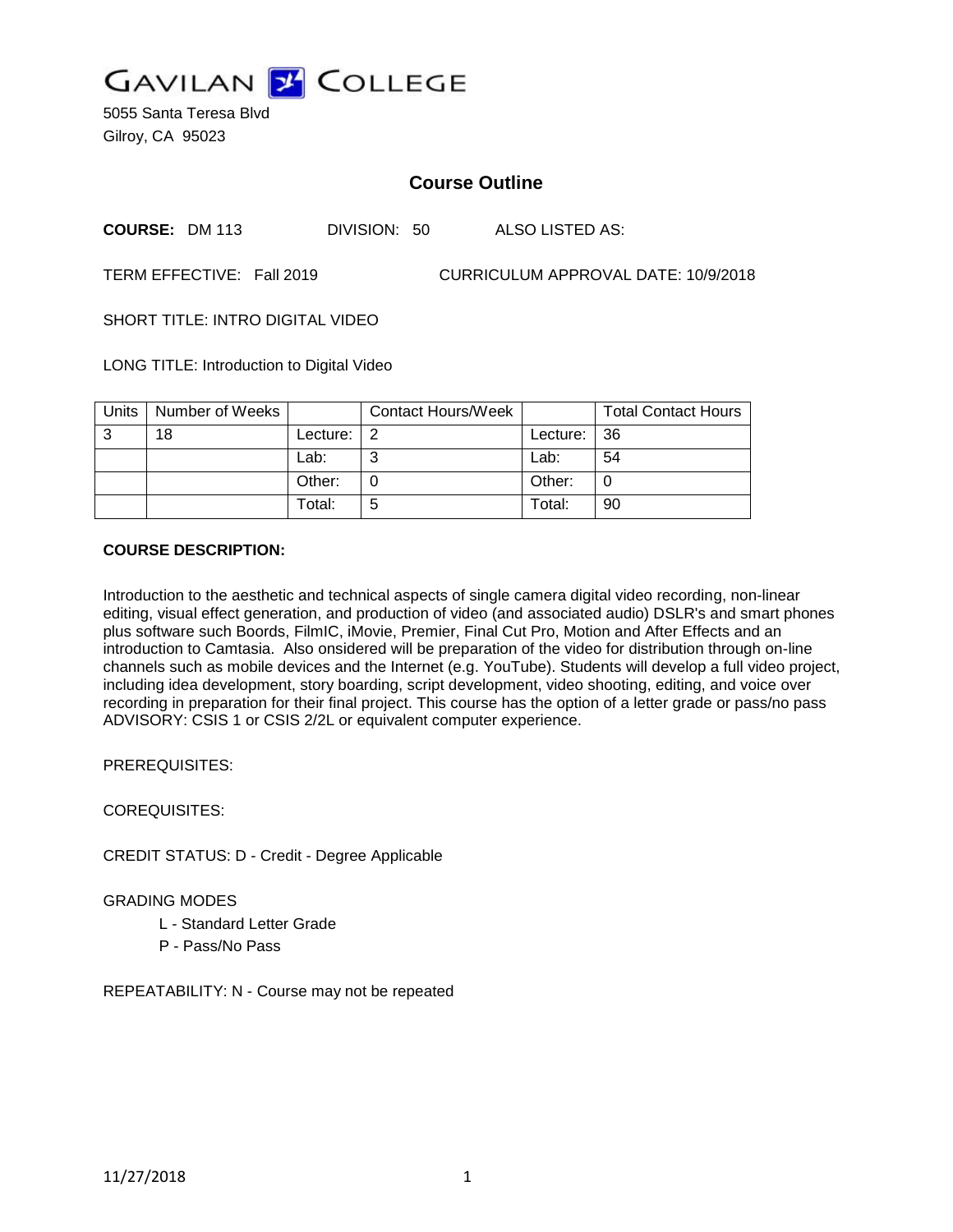SCHEDULE TYPES:

- 02 Lecture and/or discussion
- 03 Lecture/Laboratory
- 04 Laboratory/Studio/Activity
- 047 Laboratory LEH 0.7
- 05 Hybrid
- 72 Dist. Ed Internet Delayed
- 73 Dist. Ed Internet Delayed LAB
- 737 Dist. Ed Internet LAB-LEH 0.7

## **STUDENT LEARNING OUTCOMES:**

1. Plan a video production using standard pre-production techniques, define and analyze digital video/audio requirements for a digital/multi media project and then demonstrate the use of single camera digital video recording and accessory equipment to capture footage for a short video project.

Measure of assessment: homework, demonstration, project

Year assessed, or planned year of assessment: 2019

Semester: Fall

2. Create and produce time-based visual art and sound and apply these skills to a video project which will be prepared for distribution in at least two formats.

Measure of assessment: homework, demonstration, project

Year assessed, or planned year of assessment: 2019

Semester: Fall

3. Reflect on their visual story from the point of view as a client and an observer and discuss it in terms of morality, ethics of using others material (copyright law), and the social relevance to the intended audience.

Measure of assessment: Homework paper, Class discussion

Year assessed, or planned year of assessment: 2019

Semester: Fall

This SLO addresses cultural diversity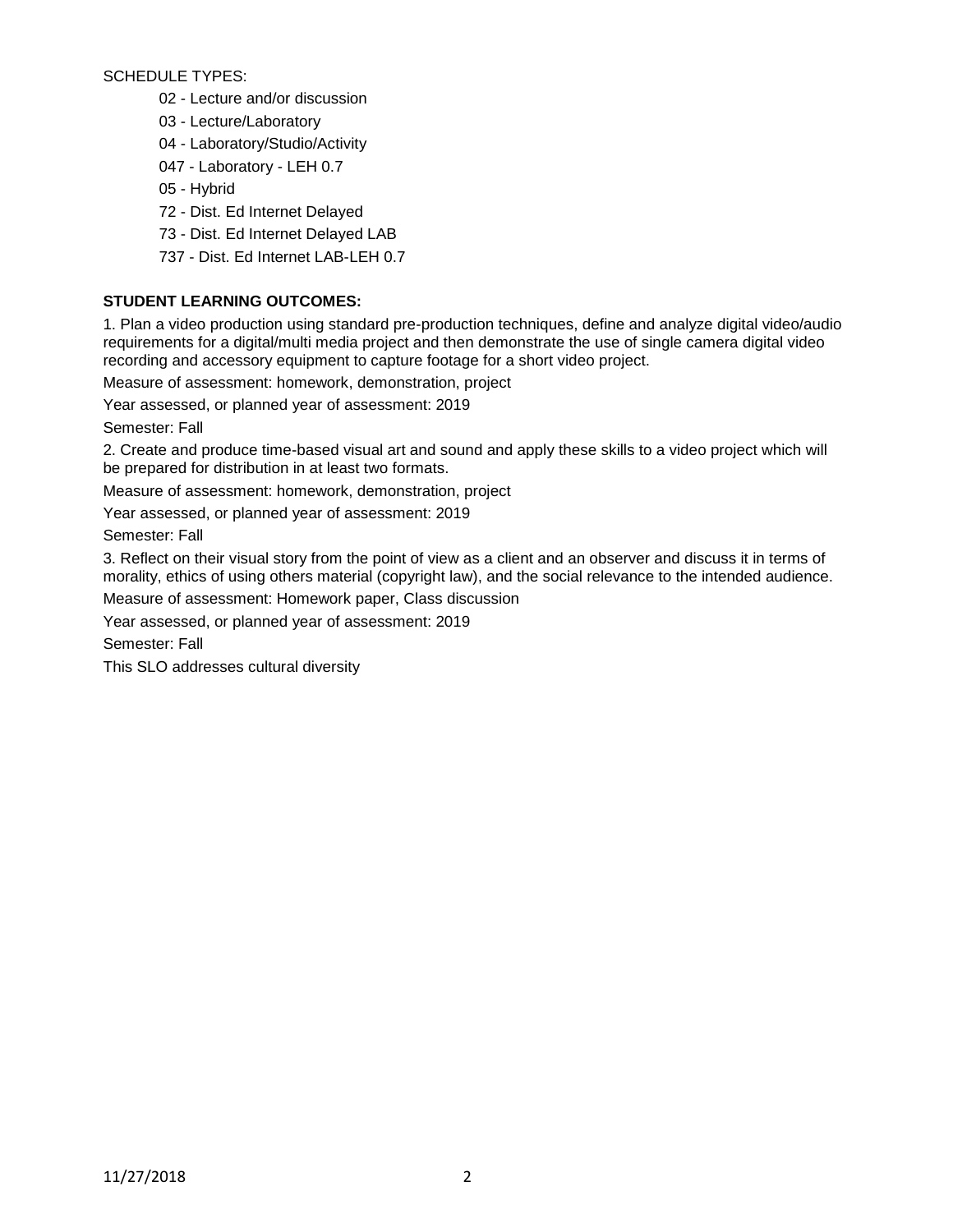## **CONTENT, STUDENT PERFORMANCE OBJECTIVES, OUT-OF-CLASS ASSIGNMENTS**

Curriculum Approval Date: 10/9/2018

Lecture 36 Hours, Lab 54 Hours

CONTENT, STUDENT PERFORMANCE OBJECTIVES, OUT-OF-CLASS ASSIGNMENTS

2 Hours

Content: Introduction to class and DM Studio. Discussion of syllabus, schedule, requirements, and equipment availability/checkout. Examples of student projects. Digital Video basics. Linear non-linear editing. Explanation of final project.

Student Performance Objectives (SPO): Discuss the scope of the class.

2 Hours

Content: Movie project steps: Idea/concept, log line, treatment, script, pitch, storyboard, production, postproduction, synopsis, distribution. See DM 140 modular material. Watch Visions of Light. File types including High Definition. Containers vs. Co-Decs. Compression and temporal considerations. Camera/lens use. Final Cut Pro: Layout, concepts, and settings for system and caches.

Student Performance Objectives (SPO): Write a movie Log Line and a short treatment.

2 Hours

Content: The video camera: white balance, importance of manual focus and aperture, zoom. Types of shots: pan vs. tracking, close-ups, etc. Basic lighting.

Student Performance Objectives (SPO): Explain video camera functions. Describe various types of shooting techniques. Construct a short Storyboard.

3 Hours

Content: Introduction to DM Studio. Lab computer discussion and practice.

Student Performance Objectives (SPO): Utilize the computers in the digital media lab.

3 Hours

Content: Read/watch the material in Steps 1: Writing the Script, 2: Pre-Production, and 3: Production before next class.

Student Performance Objectives (SPO): Set up production steps for a small video production.

3 Hours

Content: Watch the video tutorials on Story, Shots, Camera, and Extras.

Student Performance Objectives (SPO): Demonstrate video camera functions. Use various types of shooting techniques. Construct a short Storyboard.

3 Hours

Content: Script writing basics. Camera/lens use. White balance, importance of manual focus and aperture, zoom.

Student Performance Objectives (SPO): Demonstrate how to set white balance, use manual focus, aperture, and zoom in a way to enhance the artistic image. Demonstrate how to take a number of clips and work through the post-production process of editing, visual effects, and graphics to produce a satisfactory basic edited movie.

## 3 Hours

Content: Create a New video folder on BigDAV drive. File types and special settings. Setting System and Audio/Video settings before ingesting.

Student Performance Objectives (SPO): Identify types and patterns of common video oriented microphones. Identify, select and use the correct microphone for a particular situation. Demonstrate mic placement and discuss ambient sound, so that they can obtain satisfactory sound for a given situation. Demonstrate the basics of lighting a scene, so that they can create interesting and aesthetic cinematography.

3 Hours

Content: Work through Chapter 3, How do I Ingest Media into Final Cut Pro and 4, Which Editing Technique Fits My Style and do a very basic edit of the material that you just ingested (transferred).

Student Performance Objectives (SPO): Demonstrate how to transfer video into the computer from a SD memory card. Demonstrate how to edit clips together to produce a video story that makes reasonable sense.

3 Hours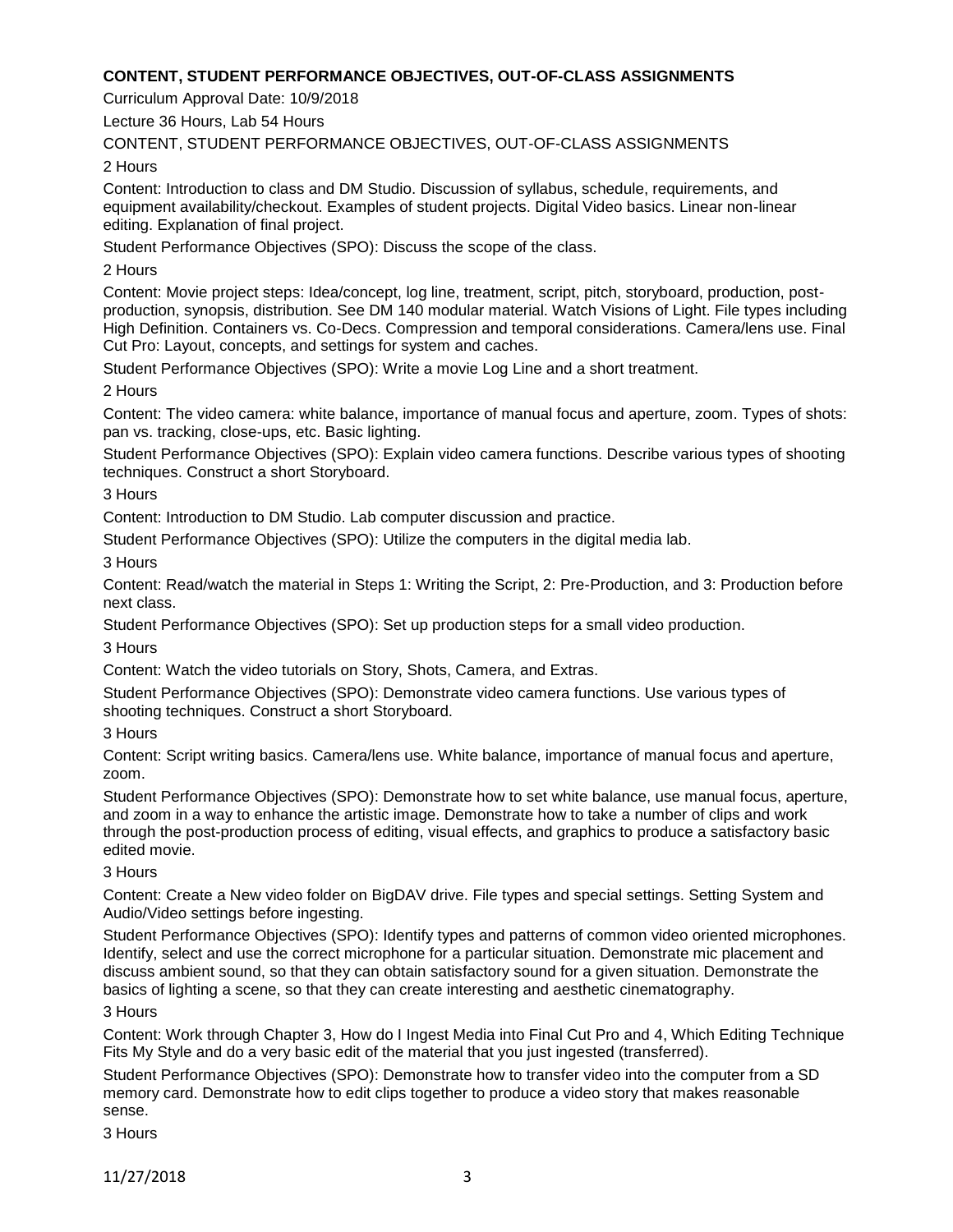Content: Work on the class video. Finish a basic edit so that the story is logical. Trim edit points to add rhythm within timing

constrictions.

Student Performance Objectives (SPO): Demonstrate editing workflow and artistic concepts. Demonstrate how to apply fades and dissolves in an artistic manner. Create a logical story from a set of video clips.

3 Hours

Content: Work on your class video. Add transitions. Try both ways of doing a cross dissolve.

Student Performance Objectives (SPO): Demonstrate how to add transitions to a basic edited movie, so that the clips are connected and smoothly flow from one scene to another. Demonstrate how to set the transition parameters, so the clip works with the scene content.

3 Hours

Content: Continue editing. Finish class video. Be ready to present to class next week.

Student Performance Objectives (SPO): Demonstrate how to create well-designed movie titles and credits. 3 Hours

Content: Finish basic edit. Mix sound. Add effects if desirable.

Student Performance Objectives (SPO): Demonstrate the basics of sound and its perception (e.g., waves, frequency/pitch, amplitude/volume and loudness, dBs for measurement). Produce voice overs and use sound effects in a visual movement to enhance the emotional experience.

#### 3 Hours

Content: Make sure you have sound and add text for credits and titles to the class project. Add some basic motion effects if needed. Use compositing when necessary. Finish class project. It should display good editing; sound effects, dialog, and music; titles and credits; stills, and some compositing. Start ingesting Final Project Clips.

Student Performance Objectives (SPO): Demonstrate how to create visual movement. Discuss the importance of detail in movie making and apply it to a video project. Demonstrate how to add text titles and credits to a visual story and when necessary, how to add lower 3rds, text explanations, and scene introductions.

3 Hours

Content: Work on Final Project. Do rudimentary color correction and filtering.

Student Performance Objectives (SPO): Demonstrate how to apply filtering and color correction to visual imaging. Explain the use of keyframes and apply them to create visual effects that change over time. 3 Hours

Content: Work on Final Project. Continue color correction, add filters for cleaning and/or visual effects. Eliminate background in green screen video using keying.

Student Performance Objectives (SPO): Demonstrate how to produce video with consistent color and look. Perform a composite of a character against a outdoor background.

## 6 Hours

Content: Sound track to your project using GarageBand, SoundTrack Pro, or go to freeplaymusic.com. Note the actual music clips that you used. These must go in the credits.

Student Performance Objectives (SPO): Demonstrate how to use basic acoustics and technology to enhance sound. Demonstrate how to reduce unwanted ambient sounds in the movie. Create artificial sonic environments and sound effects. Design a custom music/sound track.

## 6 Hours

Content: Export your video in H.264 format and burn on a DVD as data file (i.e., not a video DVD). Test your movie to see that it looks GOOD. Have someone else test it too!

Student Performance Objectives (SPO): Utilize various codecs for distribution and transcode their video project for display on DVDs, Smartphones, and in-classroom display.

2 Hours

Final

2 Hours

Content: Camera/lens use. White balance, importance of manual focus and aperture, zoom. Watch the video The Cutting Edge.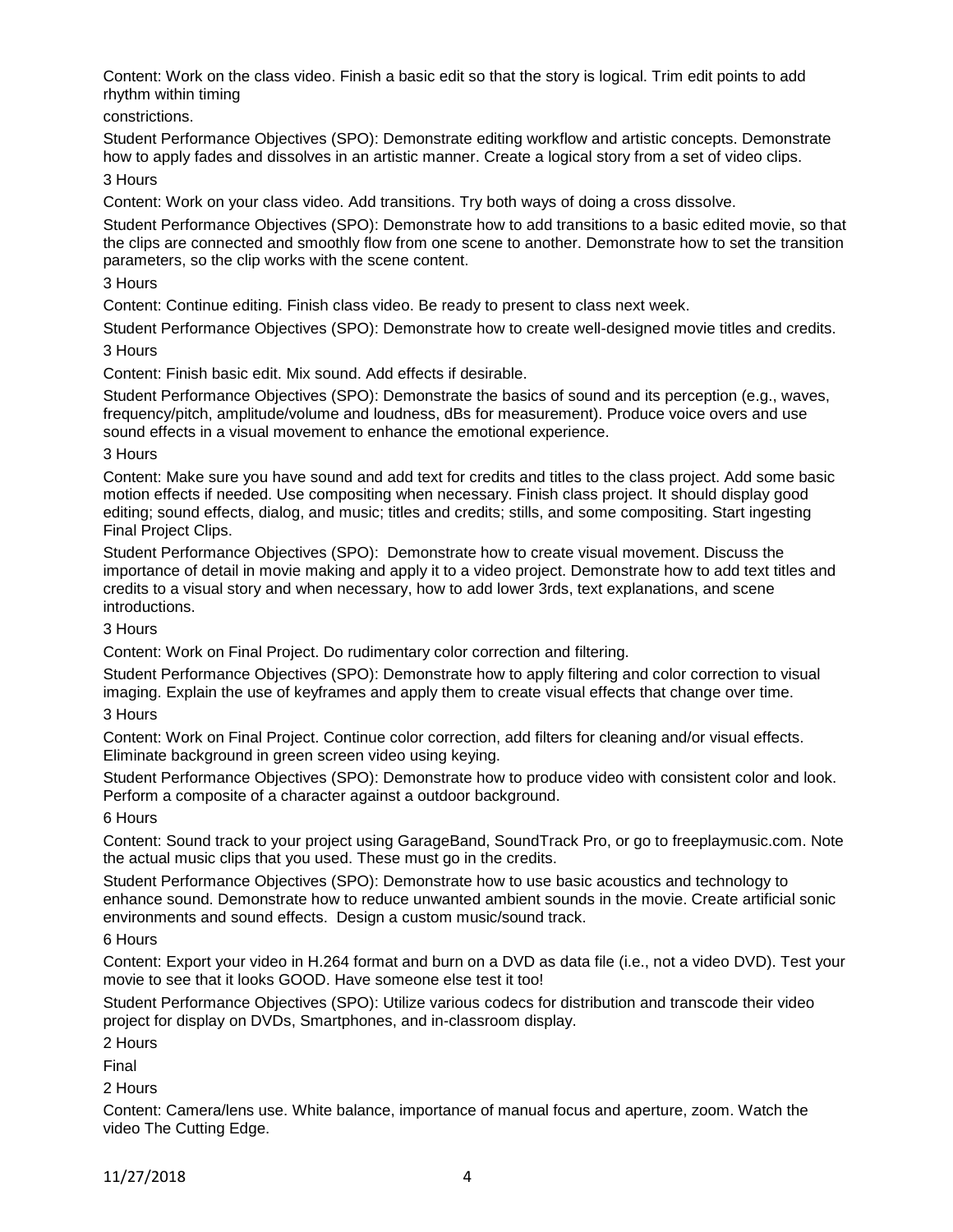Student Performance Objectives (SPO): Explain how to set white balance, use manual focus, aperture, and zoom in a way to enhance the artistic image. Describe how to take a number of clips and work through the

post-production process of editing, visual effects, and graphics to produce a satisfactory basic edited movie. 2 Hours

Content: Lighting. Sound recording, microphone types and patterns, cables/connectors, and placement concerns. Levels, limiting/compression, and automatic level control. Importance of shooting extra ambient/environmental sound. Watch more of the video The Cutting Edge. Transferring video.

Student Performance Objectives (SPO): Explain types and patterns of common video oriented microphones. Choose the correct microphone for a particular situation. Explain mic placement and ambient sound, so that they can obtain satisfactory sound for a given situation. Describe the basics of lighting a scene, so that they can create interesting and aesthetic cinematography.

#### 2 Hours

Content: Basic tools for editing in FCP. Basic editing procedures. Editing on the timeline using the Slip, slide, razor blade, roll, and ripple tools. 3 point edits.

Student Performance Objectives (SPO): Explain how to transfer video into the computer from a SD memory card. Describe how to edit clips together to produce a video story that makes reasonable sense.

#### 2 Hours

Content: Workflow and the art of editing. Creative use of transitions. What they imply. Adding fades and dissolves using opacity.

Student Performance Objectives (SPO): Explain editing workflow and artistic concepts. Describe how to apply fades and dissolves in an artistic manner. Create a logical story from a set of video clips.

## 2 Hours

Content: Creative use of transitions. Using transitions and setting parameters. Pre-production and production tips for shooting the project.

Student Performance Objectives (SPO): Explain how to add transitions to a basic edited movie, so that the clips are connected and smoothly flow from one scene to another. Describe how to set the transition parameters, so the clip works with the scene content.

#### 2 Hours

Content: Creating titles, credits, and other motion graphics. Using still photos and montage. Design principles for text on screen. Font types (serif and sans-serif), drop shadows, size, color, and broadcast concerns. Cheating using LiveType for motion graphics.

Student Performance Objectives (SPO): Describe how to create well-designed movie titles and credits.

## 2 Hours

Content: Sound. Audio: levels, frequency, voice over, looping, and music.

Student Performance Objectives (SPO): Explain the basics of sound and its perception (e.g., waves, frequency/pitch, amplitude/volume and loudness, dBs for measurement). Discuss how to produce voice overs and use sound effects in a visual movement to enhance the emotional experience.

## 2 Hours

Content: Discussion: Completion of class project and working on Final Project. Moving still images. Techniques for fast and slow motion--when to use to enhance realism or emotional value. Compositing and mattes.

Using Motion effects, keyframes, and tweening.

Student Performance Objectives (SPO): Describe how to create visual movement. State the importance of detail in movie making and discuss how to apply it to a video project. Explain how to add text titles and credits to a visual story and when necessary, how to add lower 3rds, text explanations, and scene introductions.

## 2 Hours

Content: Filters and key frames. Color gamut and correction in FCP. Color, luma, and green screen keying. Student Performance Objectives (SPO): Explain how to apply filtering and color correction to visual imaging. Discuss keyframes and how to apply them to create visual effects that change over time.

#### 2 Hours

Content: Filter tricks for creating altered environments, emotion enhancement, and dated film looks. Questions on Motion, effects, and compositing.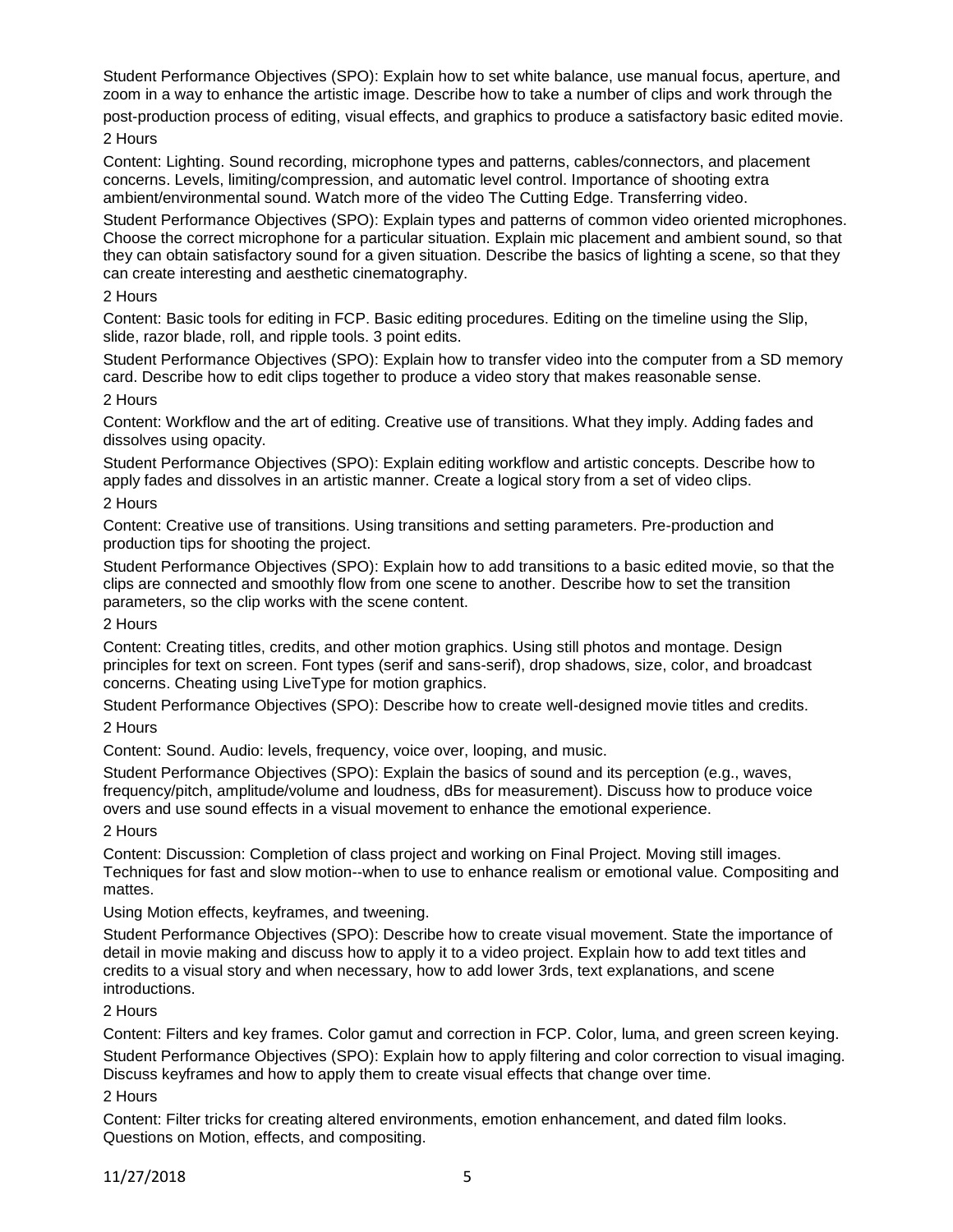Student Performance Objectives (SPO): Describe how to produce video with consistent color and look. State how to perform a composite of a character against a outdoor background.

4 Hours

Content: Advanced sound design: frequency effects, dynamic control using limiting, compression, and noise reduction. Reverb and environment parameters for more realism.

Student Performance Objectives (SPO): Discuss basic acoustics and technology used to enhance sound. Describe how to reduce unwanted ambient sounds in the movie. Explain how to create artificial sonic environments and sound effects. Design a custom music/sound track.

#### 4 Hours

Content: Questions on Motion, filter effects, and compositing. Compression, transcoding, and preparing video for DVD, Blue Ray discs, web streaming, and Smartphones.

Student Performance Objectives (SPO): Explain the various codecs for distribution and transcode their video project for display on DVDs, Smartphones, and in-classroom display.

2 Hours

Final

## **METHODS OF INSTRUCTION:**

Lecture, guided practice, discussion, demonstration

## **OUT OF CLASS ASSIGNMENTS:**

Required Outside Hours: 4

Assignment Description: Out-of-Class Assignments: Assignment: Get the book and read Chapter 1, Setting up preferences in the editing software, and 2, the critical settings for good work flow. Review syllabus and schedule.

Required Outside Hours: 4

Assignment Description: Out-of-Class Assignments: Assignment: Continue reading Chapters 1 and 2 in text. Assignment #1a: Write a log line. Prepare for discussion next week. #1b: Write a short treatment. Assignment#1c: Write a paper about your reflection on your visual story and pre-production planning from the point of view as a client and an observer; discuss the content in terms of morality, ethics of using others material (copyright law), and the social relevance to the intended audience.

Required Outside Hours: 4

Assignment Description: Out-of-Class Assignments: Assignment: Continue reading Chapter 2 and the Video production material. Assignment #2: Make a storyboard of at least one scene of your final project.

Required Outside Hours: 4

Assignment Description: Out-of-Class Assignments: Assignment: Read by next week and study sections 1 - 13 of the Common Sense Photography outline. Read Chapter 3, How do I Ingest Media into Final Cut Pro.

Required Outside Hours: 4

Assignment Description: Out-of-Class Assignments: Assignment: Take this crash course in lighting exercise. Read Chapter 4, Which Editing Technique Fits My Style.

Required Outside Hours: 4

Assignment Description: Out-of-Class Assignments: Assignment: Gather people, equipment, make plans, for shooting. Refine story/script. Get camera together. Read manuals for the camera you might want to use. Read article on WorkFlow.

#### Required Outside Hours: 4

Assignment Description: Out-of-Class Assignments: Assignment: #2: Read interview with editor Walter Murch and write a short 1/2 page commentary on what you read. Read Chapter 5 on sound mixing for video using Final Cut Studio. Ringo Star's Videographer reading and paper.

Required Outside Hours: 4

Assignment Description: Out-of-Class Assignments: Assignment: Review steps 3 and 4.

Required Outside Hours: 4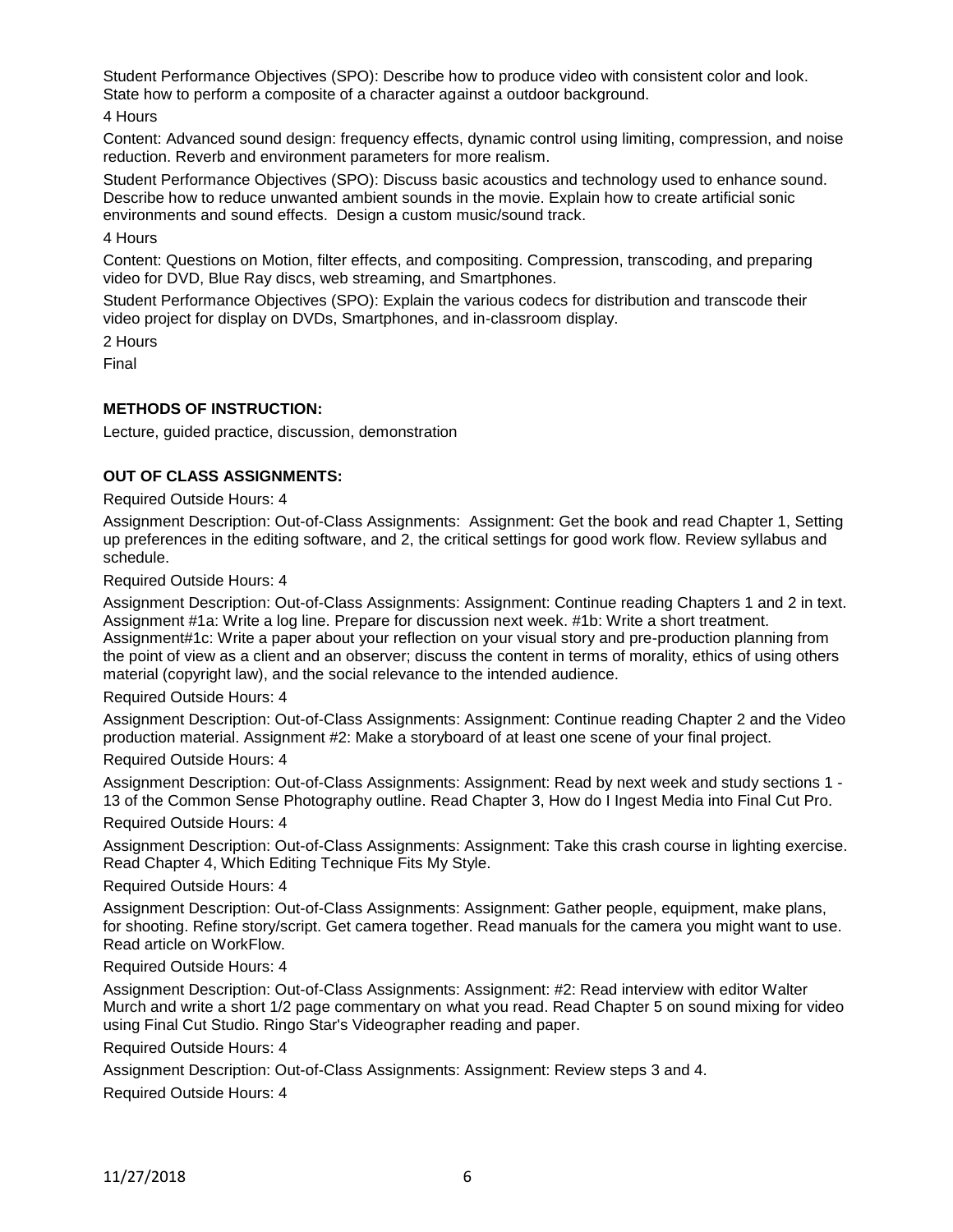Assignment Description: Out-of-Class Assignments: Assignment: Read Chapter 7 on High end effects compositing, 8 on creating Motion Graphics, and 9 on the use of filters. Continue editing during open lab times. Finish shooting your project video.

Required Outside Hours: 4

Assignment Description: Out-of-Class Assignments: Assignment: Review Chapter 5 on sound track editing. Follow provided links to watch videos that display sound designers in action.

Required Outside Hours: 4

Assignment Description: Out-of-Class Assignments: Assignment: Review Chapters 1 to 9 and The Cutting Edge. Shoot any scenes needed for completion of your visual story.

Required Outside Hours: 4

Assignment Description: Out-of-Class Assignments: Assignment: Review your final project and determine what type of motion and basic compositing would enhance your video.

Required Outside Hours: 4

Assignment Description: Out-of-Class Assignments: Assignment: Read Chapter 10.

Required Outside Hours: 10

Assignment Description: Out-of-Class Assignments: Read step 4, Post-production, and step 5, Distribution. Work on Final Project.

Required Outside Hours: 10

Assignment Description: Out-of-Class Assignments: Assignment: Work on Final Project format conversion for the final presentation.

## **METHODS OF EVALUATION:**

Writing assignments

Percent of total grade: 5.00 %

Percent range of total grade: 5% to 10% Critiques, Homework. If this is a degree applicable course, but substantial writing assignments are not appropriate, indicate reason: Course primarily involves skill demonstration or problem solving

Problem-solving assignments

Percent of total grade: 60.00 %

Percent range of total grade: 40% to 60% Other: Projects

Skill demonstrations

Percent of total grade: 30.00 %

Percent range of total grade: 30% to 40% Demonstration Exams/Exercises

Other methods of evaluation

Percent of total grade: 5.00 %

## **REPRESENTATIVE TEXTBOOKS:**

Diana Weynard. Apple Pro Training Series: Final Cut Pro X. Peach Pit Press,2018.

Reading Level of Text, Grade: 12th Verified by: MS Word

Required Other Texts and Materials

(1) A USB thumb drive 8G or bigger (or USB portable hard drive). (2) Access to a camera or photographic device (Cell phone photos OK, or Digital camera, or DSLR). NOTE: Cameras are available for checkout from the digital media department.